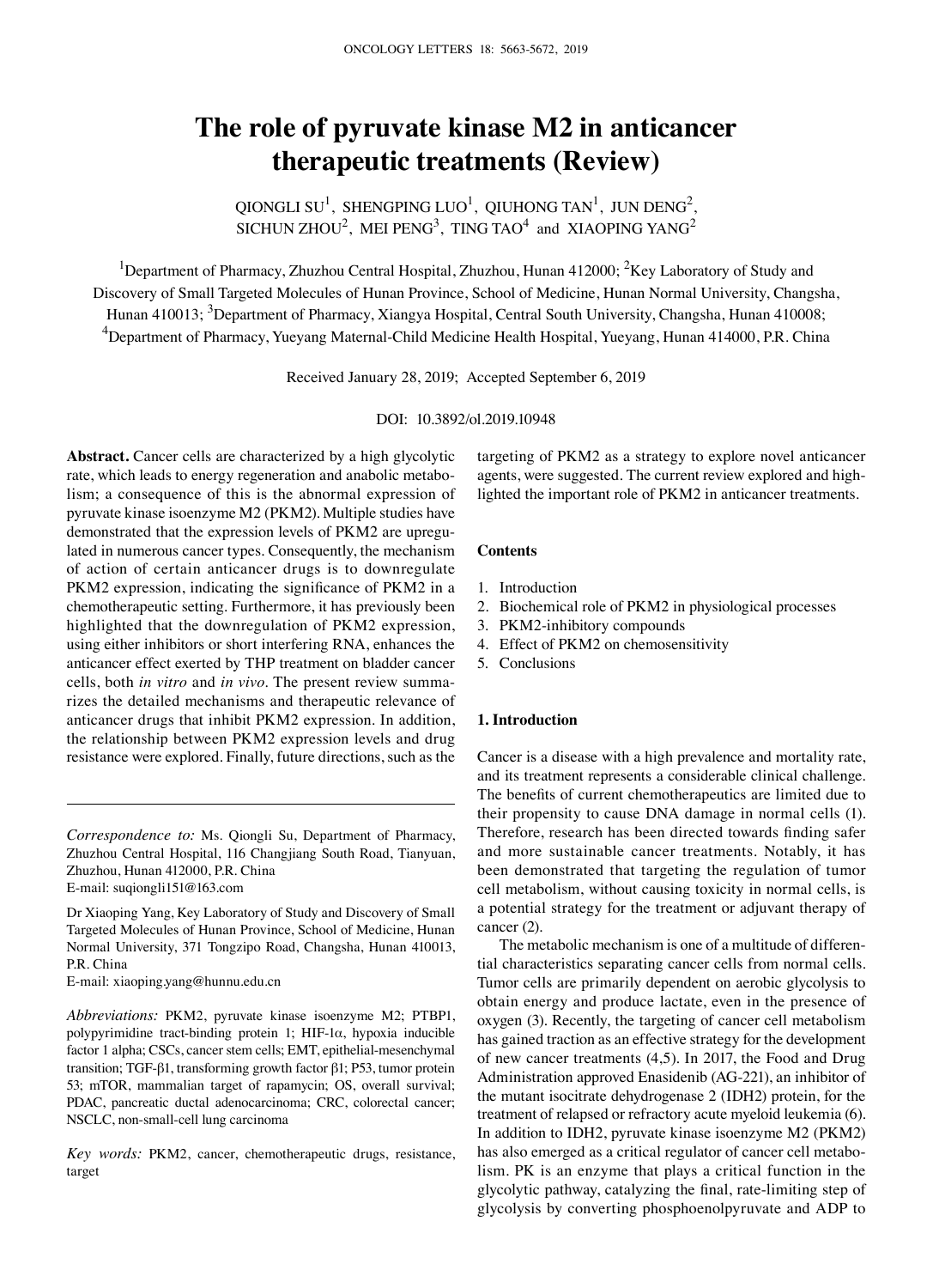pyruvate and ATP, respectively (7,8). Alternate splicing of PKM pre-mRNA by heterogeneous nuclear ribonucleoprotein A1/2 and polypyrimidine-tract binding protein (PTBP1), results in PKM2 generation (9). There is mounting evidence that unlike other PK isoforms, PKM2 is upregulated in multiple carcinomas, including colorectal (10), lung (11), liver (12), breast cancer (13) and pancreatic ductal adenocarcinoma (14). The general molecular mechanisms involved in tumor growth are briefly summarized in Fig. 1.

The upregulation of PKM2 expression enhances chemosensitivity in breast (15), gastric (16) and colorectal cancer (17). High expression levels of PKM2 have been shown to be associated with increased chemosensitivity to 5‑fluorouracil (5-FU) and epirubicin in breast and cervical cancer (15,18). By contrast, PKM2 contributes to gefitinib resistance via the upregulation of STAT3 in colorectal cancer (19). Moreover, the downregulation of PKM2 leads to cell apoptosis and increases the sensitivity of tumor cells to chemotherapy (20). This highlights the ability of PKM2 to alter cell sensitivity to chemotherapy.

The present review summarizes the advancements in targeting PKM2 expression as a novel therapeutic strategy. The underlying mechanisms, and the potential for future clinical translation, were also analyzed. An informative overview of PKM2 is detailed, establishing a precedent for the development of clinical therapeutics that target PKM2, for the treatment of cancer.

#### **2. Biochemical role of PKM2 in physiological processes**

PKM2 can function as: i) A metabolic enzyme; ii) a protein kinase; or iii) a transcriptional coactivator of genes that influence cell proliferation, migration and apoptosis. It has been demonstrated that the inhibition of PKM2 slows tumor growth or causes tumor cell death (21). Following PKM2 inhibition, a reduction in cancer cell proliferation and survival have both been observed (21,22). RNA interference and peptide aptamers that ablate PKM2 have been reported to elicit anticancer effects, such as the impairment of tumor growth, the induction of apoptotic cell death and increasing sensitivity to chemotherapy (20,23-26). Conversely, a PKM2 activator was proven to effectively induce apoptosis in lung cancer cells via the inhibition of AKT phosphorylation (27). The aforementioned findings support the hypothesis that PKM2 represents a promising therapeutic target.

Activators of PKM2 exert their effects by stabilizing the molecular in its tetramer form, subsequently affecting cancer cell metabolism and indicating a novel anti-cancer therapeutic strategy (28). To date, several PKM2 activators have been reported, including N,N'-diarylsulfonamide (29) and 2-((1H-benzo[d]imidazol-1-yl)methyl)-4H-pyrido[1,2-a] pyrimidin-4-ones (30). The structures of certain PKM2 activators are detailed in Table I (29-35). Conversely, PKM2 inhibitors (such as shikonin; Fig. 2) have been studied and will be explored in the following sections.

#### **3. PKM2‑inhibitory compounds**

*Shikonin.* Shikonin is an active chemical component extracted from *Lithospermum erythrorhizon*, which has been found to

exert multiple pharmacological effects. Notably, it exhibits antitumor properties in numerous human cancer types (36,37). Shikonin has been identified as a PKM2 inhibitor and is able to reduce the rate of cancer cell glycolysis (38). Additionally, one study determined that shikonin improved the therapeutic efficacy of Taxol, and reduced chemoresistance to cisplatin in advanced bladder cancer (BC) via the inhibition of PKM2 (38). In summary, shikonin is able to inhibit tumor growth by suppressing aerobic glycolysis, which is mediated by PKM2 *in vivo* (39).

Li *et al*(40) demonstrated that PKM2 expression levels were higher in skin tumor tissues than normal tissues. Moreover, it was also observed that shikonin inhibited cancer-cell transformation and PKM2 activation, which was induced by the tumor promoter 12-O-tetradecanoylphorbol 13-acetate in the early stages of carcinogenesis. Furthermore, another study indicated that shikonin reduced epidermal growth factor receptor, PI3K, p-AKT, Hypoxia inducible factor-1 $\alpha$  (HIF-1 $\alpha$ ) and PKM2 expression levels. Moreover, the viability of esophageal cancer cells was decreased and cell apoptosis was induced in the presence of shikonin (41). Additionally, increased expression levels of PKM2 increase the resistance of esophageal cancer cells to shikonin. It was observed that shikonin exerted its chemotherapeutic effects via the induction of cell apoptosis *in vivo*. To summarize, shikonin was determined to inhibit esophageal and bladder cancer progression via the inhibition of PKM2 expression (41,42).

However, because the clinical use of shikonin as an anticancer agent is still limited by its toxicity and poor solubility (43), it is problematic to incorporate directly into cancer therapy regimes. The study of PKM2 inhibitors is ongoing and the discovery of novel inhibitors with low toxicity would confer great benefit to patients with cancer (44).

*Metformin.* Metformin (a commonly prescribed drug used for the treatment of type II diabetes) has been extensively investigated as a metabolic modulator, but also exhibits anticancer properties. Epidemiological evidence has demonstrated that metformin exhibits high potential efficacy as an antitumor agent (45). Data gathered from multiple xenograft cancer models suggest that metformin may inhibit the progression and recrudescence of cancer (46).

Moreover, metformin induces tumor cell death and increases sensitivity to chemotherapeutic drugs via the inhibition of PKM2. For instance, Shang *et al* (47) demonstrated that metformin enhanced the sensitivity of osteosarcoma stem cells to cisplatin, by reducing the expression level of PKM2. Mechanistically, it was confirmed that upregulated expression levels of PKM2 were responsible for resistance to cisplatin in osteosarcoma stem cells. Additionally, PKM2 downregulation by metformin has been shown to result in the inhibition of glucose uptake, lactate production and ATP production in human osteosarcoma cancer stem cells (CSCs). Metformin was also found to exert a significant antitumor effect on gastric cancer cells via inhibition of the hypoxia-inducible factor (HIF)1α/PKM2 signaling pathway (48). Moreover, it was determined that the upregulation of PKM2 induced epithelial-mesenchymal transition (EMT), which in turn increased the invasion and metastatic potential of carcinoma cells (49). Cheng *et al* (50) discovered that metformin inhibits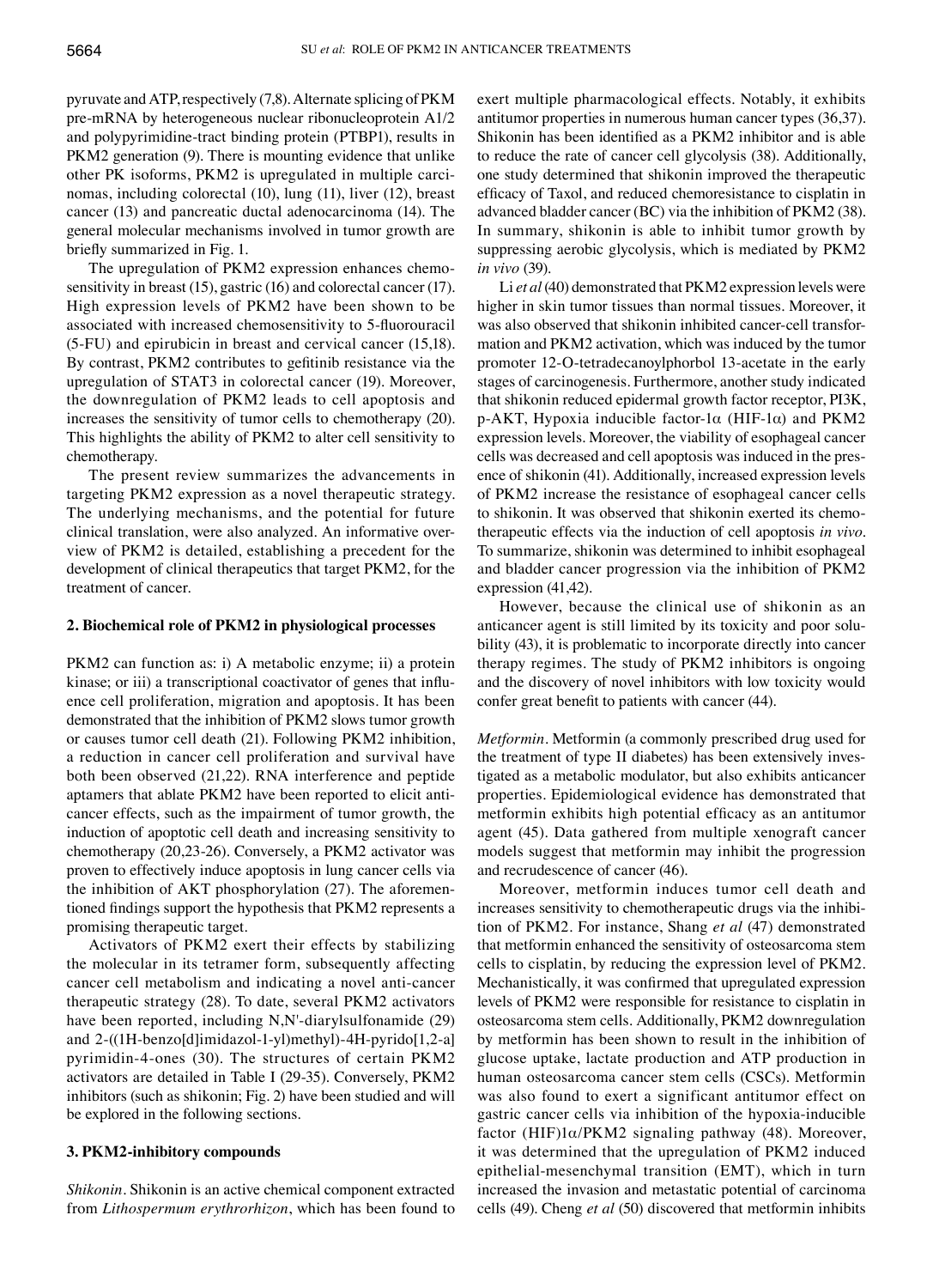

Figure 1. Pathways related to tumor growth involving PKM2. PKM2 is phosphorylated by ERK2 or PI3K/AKT resulting the nuclear translocation of PKM2. Nuclear PKM2 binds to proteins upregulating transcriptional activity, thereby promoting the Warburg effect and tumorigenesis; hnRNP induces PKM2 via alternative splicing of PKM genes to stimulate cancer cell invasion and migration. PKM2, pyruvate kinase isoenzyme M2; HIF1α, hypoxia inducible factor 1α; hnRNP, heterogeneous nuclear ribonucleoproteins; MLC2, myosin light chain 2; PARP, poly(ADP-ribose) polymerase 1; BUB3, BUB3 mitotic checkpoint protein; OCT4, octamer-binding transcription factor 4.

transforming growth factor β1 (TGF-β1)-induced EMT in cervical cancer cells, and also investigated the mechanisms involved in tumorigenesis (which reduced PKM2 expression levels). Furthermore, the present authors demonstrated that decreased PKM2 expression levels, induced by metformin, enhanced the efficiency of THP (Docetaxel, Trastuzumab and Pertuzumab) for BC treatment (51).

*Vitamin K (VK)3 and 5.* VK family members are essential and fat-soluble naphthoquinones that serve vital physiological roles (52). Numerous studies have suggested that VK3 and 5 are promising anticancer adjuvants, both *in vitro* and *in vivo* (53-57). It has been demonstrated that combination therapy with VK3 and vitamin C exerts a synergistic anticancer effect in Jurkat and K562 cells (58,59). VK3 also improves the efficacy of anticancer drugs such as doxorubicin (DOX) (58,60). Moreover, a clinical trial suggested that VK3 improves cell sensitivity to Inopera: Chen *et al* (61) discovered that VK3 and 5 inhibit PKM2 significantly more than PKM1 and pyruvate kinase isoenzyme L, while other isoforms of PK are predominantly expressed in most adult tissues and the liver. This study further demonstrated that VK3 and 5 have the potential to exert a therapeutic effect on cancer cells via the suppression of PKM2 expression.

*Temozolomide (TMZ).* TMZ is an antitumor drug that damages DNA, and is used to treat glioblastoma (GBM). It also inhibits the rate of pyruvate-to-lactate transformation (62-64). Park *et al*(65) demonstrated that TMZ alters PKM2 expression, leading to changes in pyruvate metabolism, and highlighting that PKM2 plays a key role in the DNA-damage response.

#### **4. PKM2 activity influences chemosensitivity**

Resistance to chemotherapy is a major challenge concerning cancer treatment; therefore, overcoming the development of resistance in cancer cells remains a primary focus (66). Drug-resistant cancer cells exhibit an increased glycolytic rate, meaning that targeting glycolysis may represent a novel strategy to reduce the adverse effects of drug resistance (67). Therefore, the role of PKM2 in the development of chemoresistance in cancer cells, and the targeting of PKM2 expression, are important factors that could help to increase the sensitivity of cancer cells to chemotherapy.

*Gemcitabine (GEM).* GEM is a targeted drug metabolite with two fluorine atoms that has been suggested by the National Comprehensive Cancer Network guidelines as a first-line chemotherapeutic agent for the treatment of pancreatic cancer (68); however, only a small proportion of patients respond positively to GEM. Despite a meta-analysis showing that the combination of GEM with other therapeutics results in significantly higher disease response rates, and longer progression-free and overall survival, after several typical chemotherapy treatment cycles, the emergence of drug resistance often leads to therapeutic failure (69).

The resistance of pancreatic cancer cells to GEM involves PKM2 expression and its nonmetabolic function.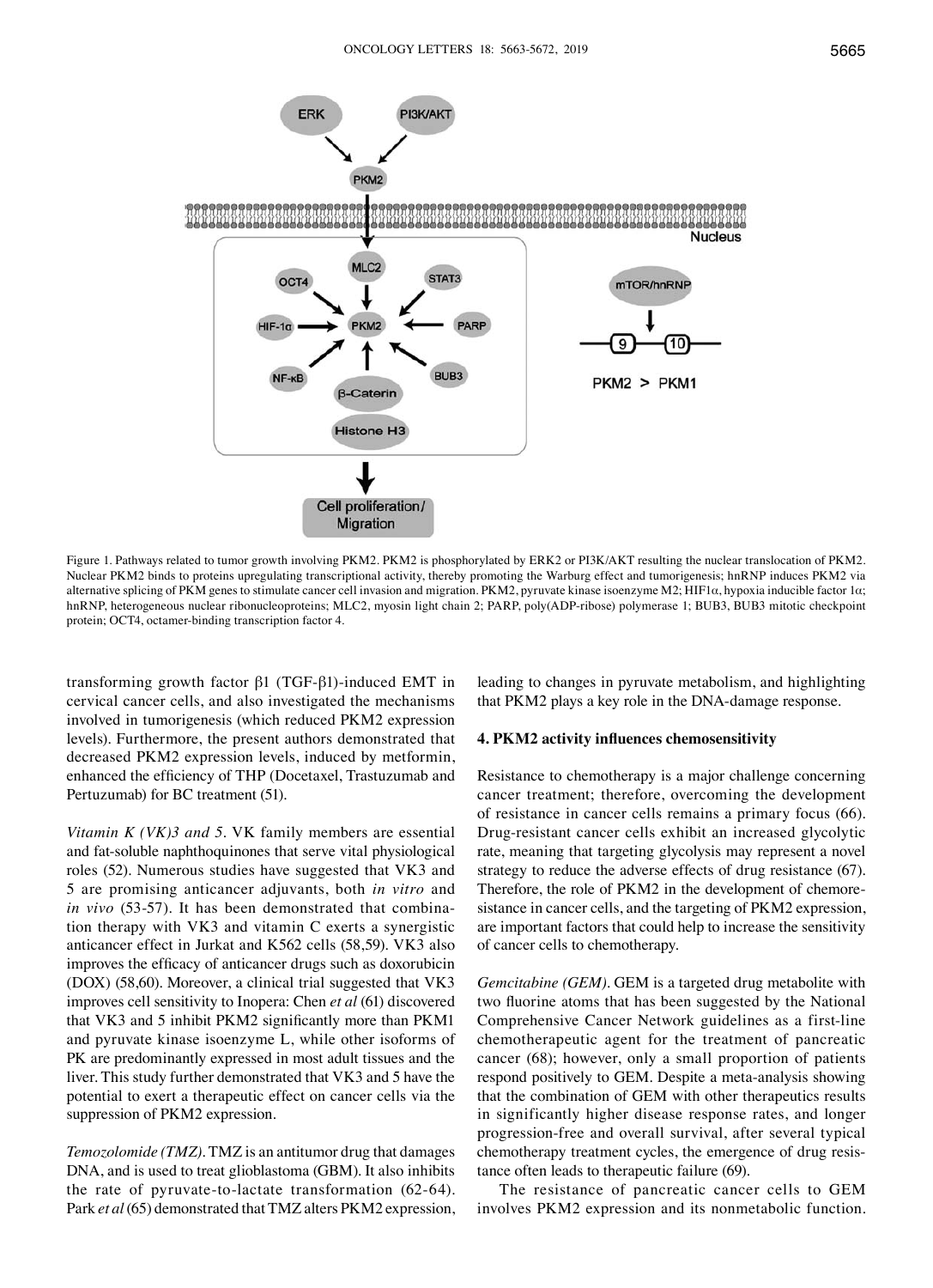# Table I. Structures of representative PKM2 activators.

| PKM2 activators                                                           | Structures                                  | (Refs.) |
|---------------------------------------------------------------------------|---------------------------------------------|---------|
| Micheliolide                                                              | H,<br>Ϋ́ОН                                  | (31)    |
| Diarylsulfonamides                                                        | Ω<br>$H_2N$<br>O                            | (29)    |
| Thieno[3,2-b]pyrrole[3,2-d]pyridazinones                                  | ∩<br>ူ<br>NH <sub>2</sub>                   | (32)    |
| 4-(2,3-dichlorobenzoyl)-1-methyl-<br>pyrrole-2-carboxamide                | O<br>'NH<br>HŅ<br>O<br>СI<br>Ő<br>СI<br>`Cl | (33)    |
| TEPP-46                                                                   | Cl<br>$H_2N$<br>П                           | (34)    |
| 2-((1H-benzo[d]imidazol-1-yl)methyl)-<br>4H-pyrido[1,2-a]pyrimidin-4-ones | Ω                                           | (30)    |
| 1-(sulfonyl)-5-(arylsulfonyl)indoline                                     | ၀ူ<br>$0 = s =$                             | (35)    |

PKM2, pyruvate kinase isoenzyme M2.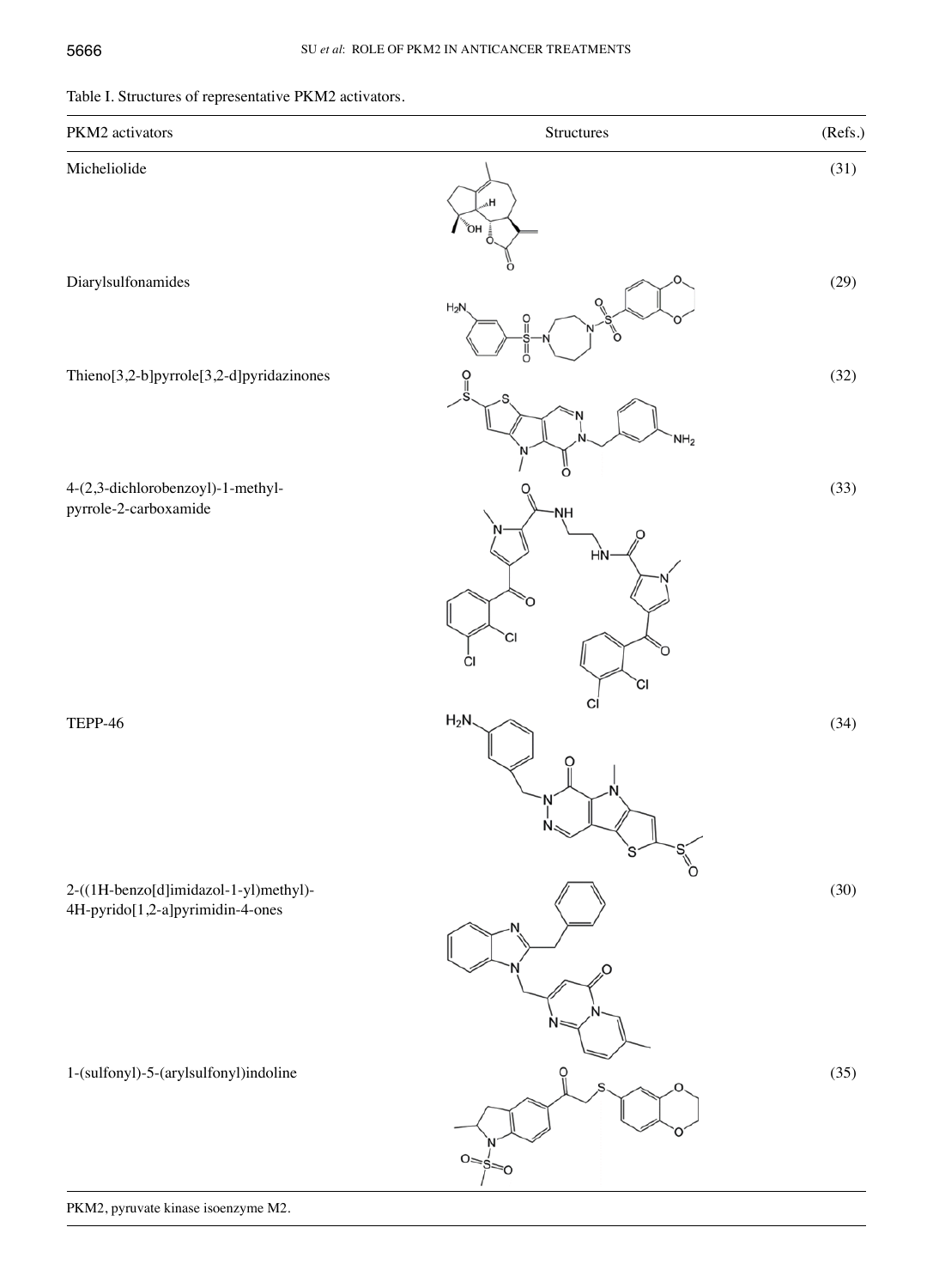

Figure 2. Chemical structure of shikonin.

Thus, PKM2 should be considered a therapeutic target in GEM-resistant pancreatic cancer cells (70,71). The role of PKM2 in GEM resistance is demonstrated in Fig. 3. Kim *et al* (72) discovered that PKM2-knockdown induced tumor protein 53 activation via the p38 mitogen-activated protein kinase signaling pathway, following treatment with GEM. Subsequent apoptosis was then induced through the activation of caspase 3/7 and poly ADP-ribose polymerase cleavage. These findings further indicate PKM2 as a novel target for the treatment of GEM resistance, and also support the combination of GEM with a PKM2 inhibitor for treating pancreatic cancer.

Calabretta *et al* (73) mechanistically characterized a novel PTBP1/PKM2 pro-survival pathway, triggered by chronic treatment of pancreatic ductal adenocarcinoma (PDAC) cells with GEM. It was observed that alternative splicing of PKM was found to be differently regulated in DR-PDAC cells, leading to an increase in the cancer-associated PKM2 isoform. Moreover, upregulation of PKM2 expression was also associated with shorter recurrence-free survival times in patients with PDAC. These findings indicate that PKM2 is a novel potential therapeutic target that may improve the response of PDAC to chemotherapy, and reduce the resistance of cancer cells to current treatments (73). Li *et al* (71) also determined that GEM resistance to pancreatic cancer cells is associated with a long intergenic non-protein coding RNA, regulator of reprogramming /PTBP1/PKM2 axis (71).

*Platinum.* Cisplatin, carboplatin and oxaliplatin (OXA) are typically used to treat human cancers. However, their clinical success is limited by severe side effects and intrinsic or acquired resistance (74).

*Cisplatin.* Cisplatin, the first discovered platinum anticancer drug, is active against a wide spectrum of solid neoplasms, including ovarian, bladder, colorectal and lung cancer (75-77). However, treatment with cisplatin often results in drug resistance and several adverse side effects (78).

Wang *et al* (76) determined that shikonin inhibited PKM2 and reduced BC cell survival time in a dose-dependent, but also a PK activity-independent manner. PKM2 upregulation is strongly associated with cisplatin resistance; however, cisplatin-resistant cells respond sensitively to shikonin when PKM2 is upregulated. In mice, the combination of shikonin and cisplatin significantly reduced BC growth and metastasis



Figure 3. Major role of PKM2 in gemcitabine resistance. The lincROR/ miR-124/PTBP1/PKM2 complex is involved in the regulation of gemcitabine resistance. FASN regulates PKM2 expression and is associated with gemcitabine resistance. LincROR, long intergenic non-protein coding RNA, regulator of reprogramming PKM2, pyruvate kinase isoenzyme M2; PTBP1, polypyrimidine tract binding protein; FASN, Fatty acid synthase; miR, micro RNA.

(in contrast to monotherapy with either drug). Thus, PKM2 is indicated as a key factor in the development of resistance to cisplatin treatment in advanced BC. Suppression of PKM2 via RNAi or specific inhibitors may be an effective approach to reducing resistance and improving the outcomes of patients with advanced BC (76). Furthermore, a study conducted by Shang *et al* (47) confirmed that osteosarcoma stem cells exhibit significantly higher levels of cisplatin resistance compared with osteosarcoma non-CSCs. The aforementioned results indicated that PKM2 upregulation caused resistance to cisplatin in osteosarcoma stem cells.

Zhu *et al* (18) collected tumor tissues from 36 patients with cervical cancer (pre- and post-chemotherapy). The expression levels of multiple tumor-associated proteins (including PKM2 and HIF1 $\alpha$ ) were then determined using immunohistochemistry. As a result, it was discovered that the mTOR/HIF-1 $\alpha$ /c-Myc/PKM2 signaling pathway was significantly downregulated in patients with cervical cancer, following chemotherapy. It was then demonstrated that PKM2 inhibited the proliferation of cervical cancer cells, and enhanced their sensitivity to cisplatin *in vitro*. Additionally, PKM2 was inextricably associated with the mTOR pathway. PKM2 and mTOR expression in cervical cancer tissues may serve as predictive biomarkers for the use of cisplatin-based chemotherapy. Consequently, it was concluded that PKM2 increased the sensitivity of cervical cancer cells to cisplatin, by interacting with the mTOR signaling pathway.

It has been demonstrated that PKM2 is closely associated with the sensitivity of certain cancer cells to cisplatin. However, PKM2 may exert an opposing effect by either increasing or decreasing the antitumor activity of cisplatin. Table II summarizes the effect of PKM2 on the sensitivity of multiple tumors to cisplatin treatment (18,47,76,79,80).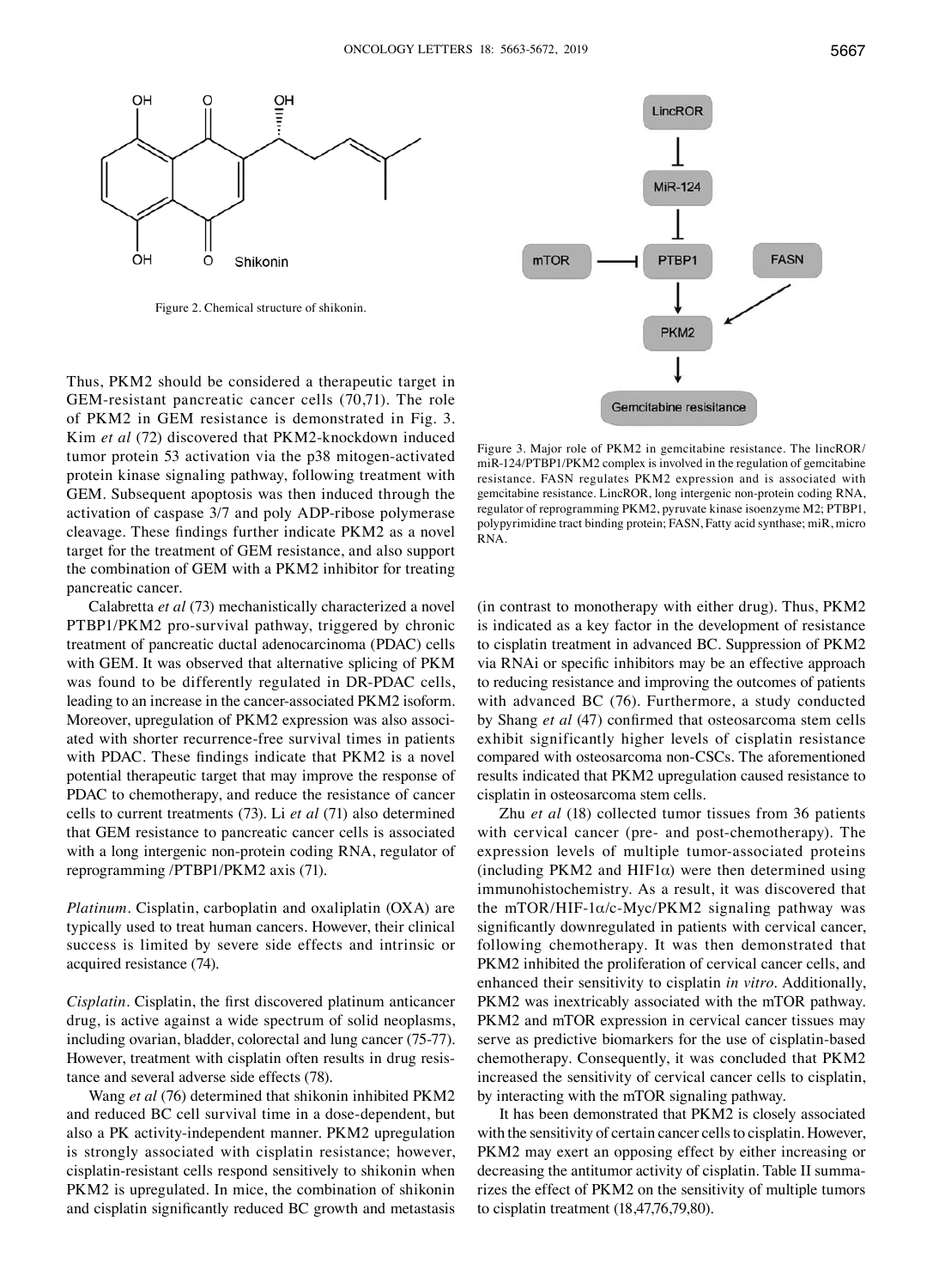| Cancer type                         | Effect               | Treatment        | (Refs.) |
|-------------------------------------|----------------------|------------------|---------|
| Bladder cancer                      | Overcomes resistance | Shikonin         | (76,79) |
| Hepatocellular carcinoma            | Chemosensitivity     | MicroRNA-199a    | (80)    |
| Osteosarcoma                        | Chemosensitivity     | Metformin        | (47)    |
| Cervical cancer                     | Chemosensitivity     | PKM <sub>2</sub> | (18)    |
| PKM2, pyruvate kinase isoenzyme M2. |                      |                  |         |

Table II. Effect of pyruvate kinase isoenzyme M2 on cisplatin sensitivity in different cancers.

*Carboplatin.* Carboplatin is also a platinum-based chemotherapeutic drug. It is an effective treatment for various solid tumor types, particularly non-small cell lung cancer (NSCLC) (81). However, NSCLC cells commonly develop resistance following carboplatin treatment (82). Liu *et al* (83) investigated carboplatin-resistant NSCLC models using the A549 and PC9 lung cancer cell lines, termed A549/R and PC9/R, respectively. It was discovered that as well as the low sensitivity of A549/R and PC9/R cells to carboplatin treatment, resistant cells exhibited higher glucose metabolism than wild type cells. Mechanistically, it was confirmed that a high expression level of PKM2 in A549/R and PC9/R cells was dependent on both a high rate of glucose metabolism, and carboplatin resistance (83).

*OXA.* OXA is a third-generation platinum-based compound (84) and is the first platinum‑based therapy to categorically exhibit clinical activity against CRCs (85). However, an increasing number of research reports have detailed the development of OXA resistance in CRC therapy, and this has become problematic for its clinical application (86,87). Despite this, it has been elucidated that PKM2 is associated with OXA resistance *in vitro* (88,89). In conclusion, PKM2 may play an important role in the development of OXA resistance in cancer cells.

*5‑FU.* 5-FU is an anticancer drug, commonly used in the treatment of colon cancer. Acquired resistance is becoming a key challenge for the treatment of patients in the advanced stages of colon cancer (90). He *et al* (91) discovered that aerobic glycolysis was significantly upregulated in 5-FU-resistant cells (91). It was also reported that PKM2 is targeted by miR-122 in colon cancer cells. High expression levels of miR-122 in 5-FU-resistant cells has been shown to reduce resistance to 5-FU through the inhibition of PKM2, both *in vitro* and *in vivo*. In summary, research indicates that enhanced glucose metabolism reduces 5-FU resistance to cancer cells, and that the inhibition of glycolysis may be a possible therapeutic method to overcome 5-FU resistance (91,92).

*DOX.* DOX is an anticancer drug used to treat hepatocellular carcinoma. Acquired drug resistance following treatment represents a major challenge for both DOX and other chemotherapeutic agents. Pan *et al*(93) determined that the expression levels of miR-122 were lower in DOX-resistant Huh7/R cells compared with wild type cells, demonstrating that miR-122 is associated with chemoresistance to DOX. This was supported by the results of a luciferase reporter assay. High expression levels of miR-122 in Huh7/R cells were shown to reverse doxorubicin resistance via the inhibition of PKM2, leading to DOX-resistant cancer cell apoptosis. Therefore, it was demonstrated that the upregulation of glucose metabolism increases resistance to DOX, thus, inhibition of glycolysis by miR-122 may represent a potential therapeutic strategy to reduce DOX resistance in liver cancer (93).

*Docetaxel.* Docetaxel, a derivative of taxane, is an antineoplastic drug that is effective for the treatment of multiple malignant tumor types. It inhibits microtubule disassembly, consequently interfering with mitotic progress by blocking cells at the  $G<sub>2</sub>/M$  checkpoint, and promoting apoptosis (94). Docetaxel is widely used to treat breast cancer (95-97), NSCLC (98,99) and other solid tumors (100), exhibiting significant therapeutic efficacy.

Shi *et al* (11) determined that combining plasmid short hairpin (sh)RNA-PKM2 with standard docetaxel treatment significantly improved its efficacy (11). Moreover, a significant reduction in the expression level of PKM2 markedly suppressed A549 cell proliferation (11). Yuan *et al* (66) investigated the effect of PKM2 silencing combined with docetaxel treatment, on cell viability, cell cycle distribution and apoptosis of the A549 and H460 NSCLC cell lines. shRNA-PKM2 could serve as a combination therapy with docetaxel in patients with NSCLC by reducing PKM2 expression, resulting in decreased cell viability, an increase in cell cycle arrest at the  $G_2/M$ checkpoint, and apoptosis. These results further suggest that targeting PKM2 has the potential to improve the treatment outcomes of patients with NSCLC, by increasing the chemotherapeutic efficacy of docetaxel (66).

# **5. Conclusions**

Cancer is a fatal and prevalent disease with a high mortality rate worldwide, and it is predicted that the number of new cancer cases will increase to 19.3 million per year by 2025 (101). The reprogramming of cell metabolism is essential for tumorigenesis and is regulated by a complex network, in which PKM2 plays a critical role (102). PKM2 is typically upregulated in rapidly proliferating cells, such as cancerous and embryonic cells. It has been suggested that PKM2 plays an important role in cancer progression through the regulation of both metabolic and nonmetabolic pathways. Intermediate products of glycolysis, such as amino acids, nucleotides and lipids are required to sustain the rapid growth of cancer cells (103). Furthermore,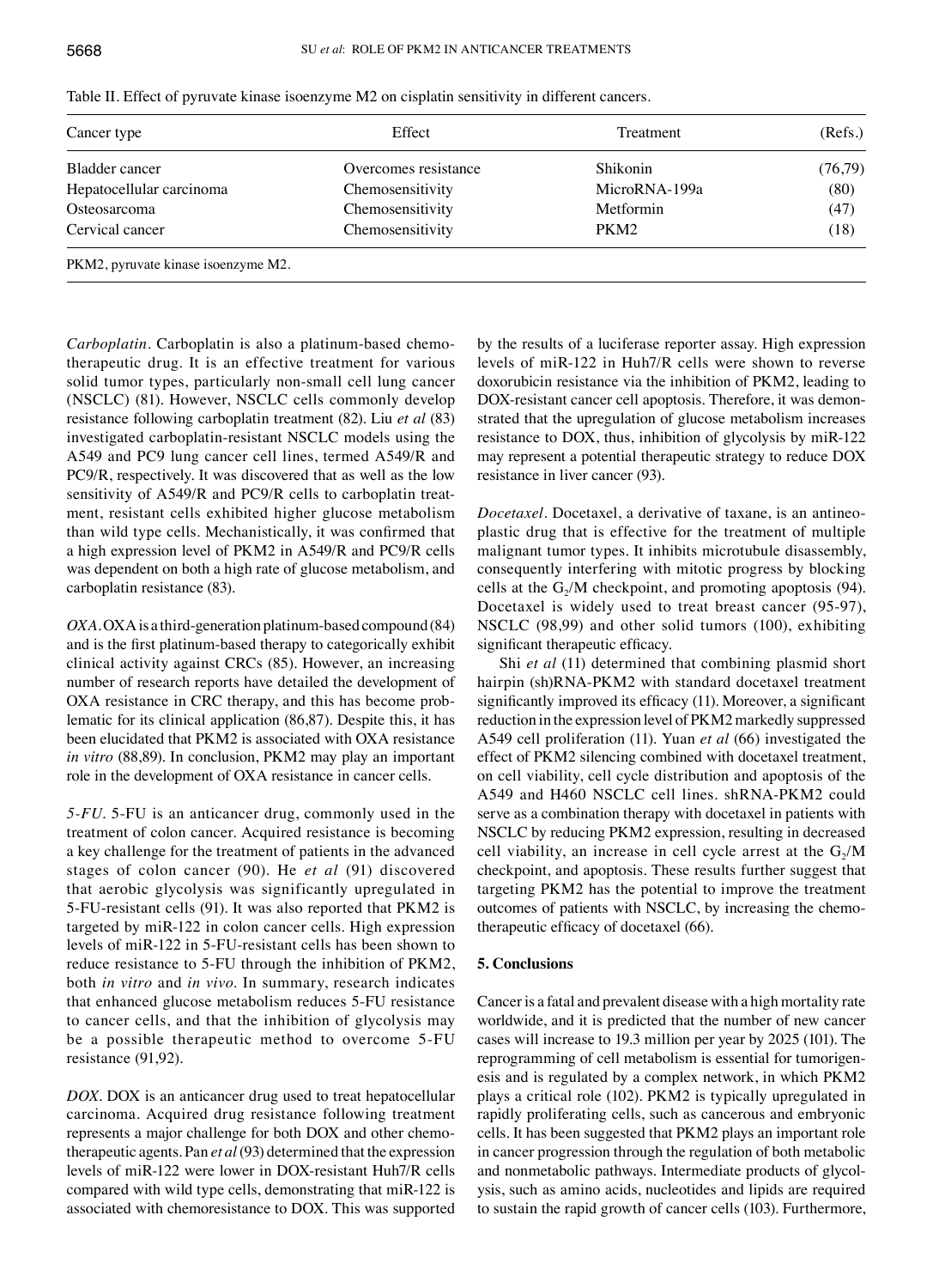high patient mRNA expression levels of PKM2 are associated with reduced median overall survival time (104). Interestingly, PKM2 can also serve as a biomarker, indicating patient sensitivity to chemotherapy. It has been demonstrated that downregulation of PKM2 expression improved the anticancer efficacy of THP treatment (51), thus, the clinical application of PKM2 activators and inhibitors in cancer therapy warrants further investigation.

 In the present review, the antitumor effects of various PKM2 inhibitors were summarized. A multitude of *in vitro* and *in vivo* studies have determined the role of PKM2 in tumorigenesis and progression. Moreover, the effect of PKM2 on the sensitivity of cancer cells to certain clinically-available chemotherapeutic drugs was investigated. Numerous studies have confirmed that the inhibition of PKM2 increased tumor cell sensitivity to chemotherapy. However, PKM2 increased the sensitivity of cervical cancer cells to cisplatin by interacting with the mTOR pathway (18). The association between PKM2 expression and the development of resistance has been investigated in several types of cancer, albeit with conflicting results. A potential explanation for these discrepancies is that PKM2 has been proposed to fluctuate between different forms in order to regulate glucose metabolism. The low activity dimeric form supports cell growth by increasing the levels of glycolytic intermediates necessary for biosynthetic processes. However, when energy levels decrease, the enzyme can switch to the high activity tetrameric form and facilitate oxidative phosphorylation (20). Therefore, the resulting mechanisms may be quite different. Another explanation for the conflicting results may be that cancer cells possess the ability to alter their metabolism and regulate sensitivity to chemotherapeutics (80). Although PKM2 has become a focus of research in recent years, the development of specific inhibitors and activators of PKM2 remains to be achieved. Moreover, limited research has been conducted on results from clinical trials. It is suggested that the intervention of cancer cell metabolism via the precise regulation of PKM2 expression and activity may represent a promising translational application that warrants further investigation.

# **Acknowledgements**

Not applicable.

# **Funding**

The present review was supported by grants from the National Natural Science Foundation of China (grant no. 81874212), the Hunan Natural Science Foundation (grant no. 2016JJ2187), the Key Project of Hunan Province 2016 (grant no. 2016JC2036) and start-up funds of the Key Laboratory of Study and Discovery of Targeted Small Molecules of Hunan Province (grant no. 2017TP020) to XY, and from the National Natural Science Foundation of China (grant no. 81703008) and the Institutional Fund of Xiangya Hospital Central South University (grant no. 2016Q02) to MP.

# **Availability of data and materials**

Not applicable.

#### **Authors' contributions**

QS wrote the manuscript draft. QS, QT, JD, SZ, MP and TT contributed to the preparation of the manuscript. XY and SL revised the manuscript. QS, DJ and XY conceived the design of the figures. All authors read and approved the final manuscript.

### **Ethics approval and consent to participate**

Not applicable.

#### **Patient consent for publication**

Not applicable.

# **Competing interests**

The authors declare that they have no competing interests.

#### **References**

- 1. Li Y, Wang Y, Zhou Y, Li J, Chen K, Zhang L, Deng M, Deng S, Li P and Xu B: Cooperative effect of chidamide and chemotherapeutic drugs induce apoptosis by DNA damage accumulation and repair defects in acute myeloid leukemia stem and progenitor cells. Clin Epigenetics 9: 83, 2017.
- 2. Ward PS and Thompson CB: Metabolic reprogramming: A cancer hallmark even warburg did not anticipate. Cancer Cell 21: 297-308, 2012.
- 3. Vander Heiden MG, Cantley LC and Thompson CB: Understanding the Warburg effect: The metabolic requirements of cell proliferation. Science 324: 1029-1033, 2009.
- 4. Kang YP, Ward NP and DeNicola GM: Recent advances in cancer metabolism: A technological perspective. Exp Mol Med 50: 31, 2018.
- 5. Martinez-Outschoorn UE, Peiris-Pagés M, Pestell RG, Sotgia F and Lisanti MP: Cancer metabolism: A therapeutic perspective. Nat Rev Clin Oncol 14: 11-31, 2017.
- 6. Stein EM, DiNardo CD, Pollyea DA, Fathi AT, Roboz GJ, Altman JK, Stone RM, DeAngelo DJ, Levine RL, Flinn IW, et al: Enasidenib in mutant IDH2 relapsed or refractory acute myeloid leukemia. Blood 130: 722-731, 2017.
- 7. Bayley JP and Devilee P: The Warburg effect in 2012. Curr Opin Oncol 24: 62-67, 2012.
- 8. Mazurek S: Pyruvate kinase type M2: A key regulator of the metabolic budget system in tumor cells. Int J Biochem Cell Biol 43: 969-980, 2011.
- 9. Shinohara H, Taniguchi K, Kumazaki M, Yamada N, Ito Y, Otsuki Y, Uno B, Hayakawa F, Minami Y, Naoe T and Akao Y: Anti-cancer fatty-acid derivative induces autophagic cell death through modulation of PKM isoform expression profile mediated by bcr-abl in chronic myeloid leukemia. Cancer Lett 360: 28-38, 2015.
- 10. Taniguchi K, Sugito N, Kumazaki M, Shinohara H, Yamada N, Nakagawa Y, Ito Y, Otsuki Y, Uno B, Uchiyama K and Akao Y: MicroRNA-124 inhibits cancer cell growth through PTB1/PKM1/PKM2 feedback cascade in colorectal cancer. Cancer Lett 363: 17-27, 2015.
- 11. Shi HS, Li D, Zhang J, Wang YS, Yang L, Zhang HL, Wang XH, Mu B, Wang W, Ma Y, *et al*: Silencing of pkm2 increases the efficacy of docetaxel in human lung cancer xenografts in mice. Cancer Sci 101: 1447-1453, 2010.
- 12. Zheng Q, Lin Z, Xu J, Lu Y, Meng Q, Wang C, Yang Y, Xin X, Li X, Pu H, *et al*: Long noncoding RNA MEG3 suppresses liver cancer cells growth through inhibiting β-catenin by activating PKM2 and inactivating PTEN. Cell Death Dis 9: 253, 2018.
- 13. Benesch C, Schneider C, Voelker HU, Kapp M, Caffier H, Krockenberger M, Dietl J, Kammerer U and Schmidt M: The clinicopathological and prognostic relevance of pyruvate kinase M2 and pAkt expression in breast cancer. Anticancer Res 30: 1689-1694, 2010.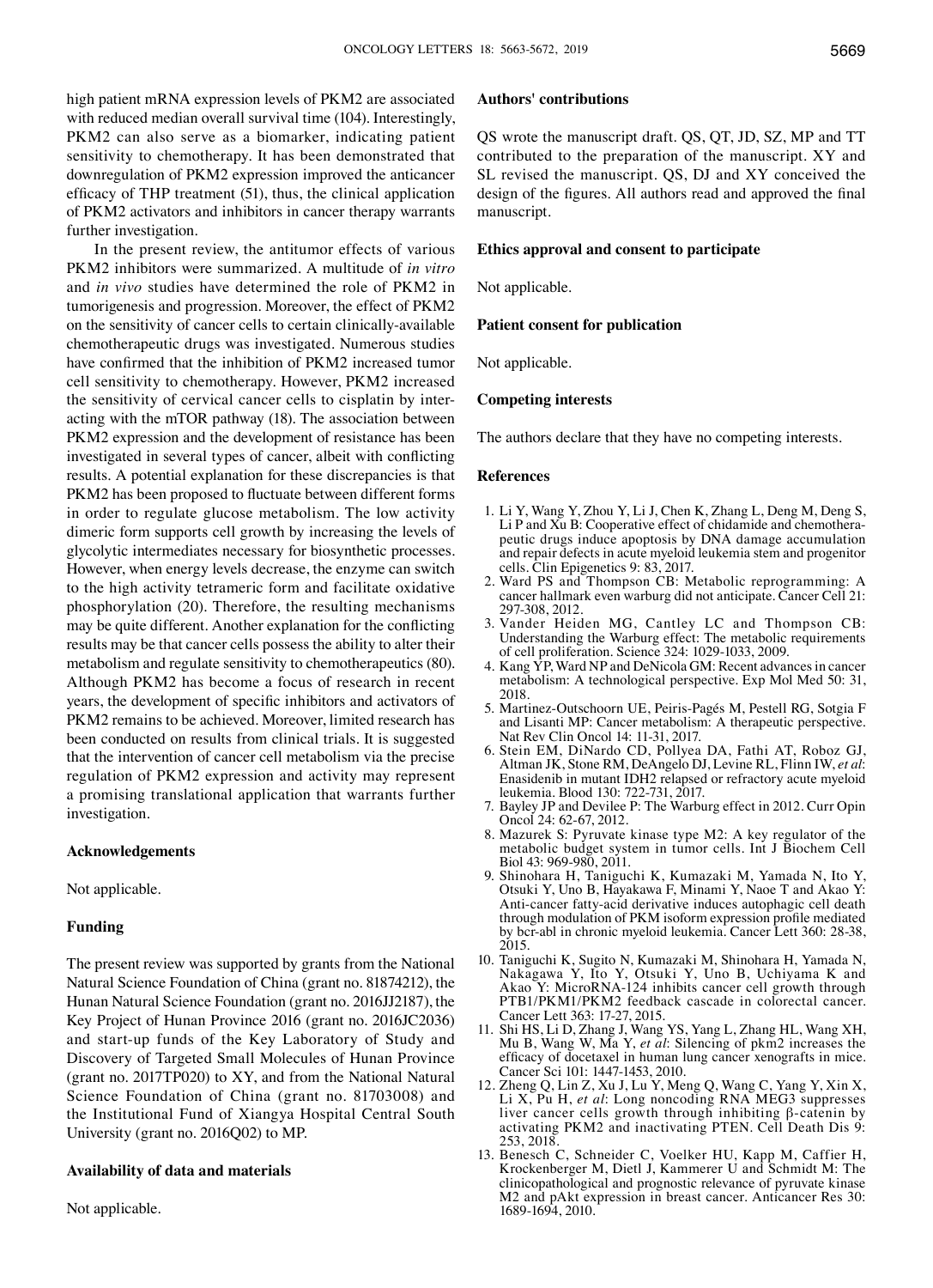- 14. Lockney NA, Zhang M, Lu Y, Sopha SC, Washington MK, Merchant N, Zhao Z, Shyr Y, Chakravarthy AB and Xia F: Pyruvate kinase muscle isoenzyme 2 (PKM2) expression is associated with overall survival in pancreatic ductal adenocarcinoma. J Gastrointest Cancer 46: 390-398, 2015.
- 15. Lin Y, Lv F, Liu F, Guo X, Fan Y, Gu F, Gu J and Fu L: High expression of pyruvate kinase M2 is associated with chemosensitivity to epirubicin and 5-fluorouracil in breast cancer. J Cancer 6: 1130-1139, 2015.
- 16. Yoo BC, Ku JL, Hong SH, Shin YK, Park SY, Kim HK and Park JG: Decreased pyruvate kinase M2 activity linked to cisplatin resistance in human gastric carcinoma cell lines. Int J Cancer 108: 532-539, 2004.
- 17. Martinez-Balibrea E, Plasencia C, Ginés A, Martinez-Cardús A, Musulén E, Aguilera R, Manzano JL, Neamati N and Abad A: A proteomic approach links decreased pyruvate kinase M2 expression to oxaliplatin resistance in patients with colorectal cancer and in human cell lines. Mol Cancer Ther 8: 771-778, 2009.
- 18. Zhu H, Wu J, Zhang W, Luo H, Shen Z, Cheng H and Zhu X: PKM2 enhances chemosensitivity to cisplatin through interaction with the mTOR pathway in cervical cancer. Sci Rep 6: 30788, 2016.
- 19. Li Q, Zhang D, Chen X, He L, Li T, Xu X and Li M: Nuclear PKM2 contributes to gefitinib resistance via upregulation of STAT3 activation in colorectal cancer. Sci Rep 5: 16082, 2015.
- 20. Christofk HR, Vander Heiden MG, Harris MH, Ramanathan A, Gerszten RE, Wei R, Fleming MD, Schreiber SL and Cantley LC: The M2 splice isoform of pyruvate kinase is important for cancer metabolism and tumour growth. Nature 452: 230-233, 2008.
- 21. Prakasam G, Singh RK, Iqbal MA, Saini SK, Tiku AB and Bamezai RNK: Pyruvate kinase M knockdown-induced signaling via AMP-activated protein kinase promotes mitochondrial biogenesis, autophagy, and cancer cell survival. J Biol Chem 292: 15561-15576, 2017.
- 22. Zheng B, Liu F, Zeng L, Geng L, Ouyang X, Wang K and Huang Q: Overexpression of pyruvate kinase type M2 (PKM2) promotes ovarian cancer cell growth and survival via regulation of cell cycle progression related with upregulated CCND1 and downregulated CDKN1A expression. Med Sci Monit 24: 3103-3112, 2018.
- 23. Goldberg MS and Sharp PA: Pyruvate kinase M2-specific siRNA induces apoptosis and tumor regression. J Exp Med 209: 217-224, 2012.
- 24. SpodenGA, MazurekS, MorandellD, BacherN, AusserlechnerMJ, Jansen-Dürr P, Eigenbrodt E and Zwerschke W: Isotype-specific inhibitors of the glycolytic key regulator pyruvate kinase subtype M2 moderately decelerate tumor cell proliferation. Int J Cancer 123: 312-321, 2008.
- 25. Spoden GA, Rostek U, Lechner S, Mitterberger M, Mazurek S and Zwerschke W: Pyruvate kinase isoenzyme M2 is a glycolytic sensor differentially regulating cell proliferation, cell size and apoptotic cell death dependent on glucose supply. Exp Cell Res 315: 2765-2774, 2009.
- 26. Guo W, Zhang Y, Chen T, Wang Y, Xue J, Zhang Y, Xiao W, Mo X and Lu Y: Efficacy of RNAi targeting of pyruvate kinase M2 combined with cisplatin in a lung cancer model. J Cancer Res Clin Oncol 137: 65-72, 2011.
- 27. Li RZ, Fan XX, Shi DF, Zhu GY, Wang YW, Luo LX, Pan HD, Yao XJ, Leung EL and Liu L: Identification of a new pyruvate kinase M2 isoform (PKM2) activator for the treatment of non-small-cell lung cancer (NSCLC). Chem Biol Drug Des 92: 1851-1858, 2018.
- 28. Liu B, Yuan X, Xu B, Zhang H, Li R, Wang X, Ge Z and Li R: Synthesis of novel 7-azaindole derivatives containing pyridin-3-ylmethyl dithiocarbamate moiety as potent PKM2 activators and PKM2 nucleus translocation inhibitors. Eur J Med Chem 170: 1-15, 2019.
- 29. Boxer MB, Jiang JK, Vander Heiden MG, Shen M, Skoumbourdis AP, Southall N, Veith H, Leister W, Austin CP, ParkHW, *et al*: Evaluation of substituted N,N'-diarylsulfonamides as activators of the tumor cell specific M2 isoform of pyruvate kinase. J Med Chem 53: 1048-1055, 2010.
- 30. Guo C, Linton A, Jalaie M, Kephart S, Ornelas M, Pairish M, Greasley S, Richardson P, Maegley K, Hickey M, *et al*: Discovery of 2-((1H-benzo[d]imidazol-1-yl)methyl)-4H-pyrido[1,2-a] pyrimidin-4-ones as novel PKM2 activators. Bioorg Med Chem Lett 23: 3358-3363, 2013.
- 31. Li J, Li S, Guo J, Li Q, Long J, Ma C, Ding Y, Yan C, Li L, Wu Z, *et al*: Natural product micheliolide (MCL) irreversibly activates pyruvate kinase M2 and suppresses leukemia. J Med Chem 61: 4155-4164, 2018.
- 32. Jiang JK, Boxer MB, Vander Heiden MG, Shen M, Skoumbourdis AP, Southall N, Veith H, Leister W, Austin CP, Park HW, *et al*: Evaluation of thieno[3,2-b]pyrrole[3,2-d] pyridazinones as activators of the tumor cell specific M2 isoform of pyruvate kinase. Bioorg Med Chem Lett 20: 3387-3393, 2010.
- 33. Matsui Y, Yasumatsu I, Asahi T, Kitamura T, Kanai K, Ubukata O, Hayasaka H, Takaishi S, Hanzawa H and Katakura S: Discovery and structure-guided fragment-linking of 4-(2,3-dichlorobenz oyl)-1-methyl-pyrrole-2-carboxamide as a pyruvate kinase M2 activator. Bioorg Med Chem 25: 3540-3546, 2017.
- 34. Qi W, Keenan HA, Li Q, Ishikado A, Kannt A, Sadowski T, Yorek MA, Wu IH, Lockhart S, Coppey LJ, *et al*: Pyruvate kinase M2 activation may protect against the progression of diabetic glomerular pathology and mitochondrial dysfunction. Nat Med 23: 753-762, 2017.
- 35. Yacovan A, Ozeri R, Kehat T, Mirilashvili S, Sherman D, Aizikovich A, Shitrit A, Ben-Zeev E, Schutz N, Bohana-Kashtan O, *et al*: 1-(sulfonyl)-5-(arylsulfonyl)indoline as activators of the tumor cell specific M2 isoform of pyruvate kinase. Bioorg Med Chem Lett 22: 6460-6468, 2012.
- 36. Chen C, Xiao W, Huang L, Yu G, Ni J, Yang L, Wan R and Hu G: Shikonin induces apoptosis and necroptosis in pancreatic cancer via regulating the expression of RIP1/RIP3 and synergizes the activity of gemcitabine. Am J Transl Res 9: 5507-5517, 2017.
- 37. Lin TJ, Lin HT, Chang WT, Mitapalli SP, Hsiao PW, Yin SY and Yang NS: Shikonin-enhanced cell immunogenicity of tumor vaccine is mediated by the differential effects of DAMP components. Mol Cancer 14: 174, 2015.
- 38. Chen J, Xie J, Jiang Z, Wang B, Wang Y and Hu X: Shikonin and its analogs inhibit cancer cell glycolysis by targeting tumor pyruvate kinase-M2. Oncogene 30: 4297-4306, 2011.
- 39. Zhao X, Zhu Y, Hu J, Jiang L, Li L, Jia S and Zen K: Shikonin inhibits tumor growth in mice by suppressing pyruvate kinase M2-mediated aerobic glycolysis. Sci Rep 8: 14517, 2018.
- 40. Li W, Liu J and Zhao  $\check{Y}$ : PKM2 inhibitor shikonin suppresses TPA-induced mitochondrial malfunction and proliferation of skin epidermal JB6 cells. Mol Carcinog 53: 403-412, 2014.
- 41. Tang JC, Zhao J, Long F, Chen JY, Mu B, Jiang Z, Ren Y and Yang J: Efficacy of Shikonin against esophageal cancer cells and its possible mechanisms in vitro and in vivo. J Cancer 9: 32-40, 2018.
- 42. Tao T, Su Q, Xu S, Deng J, Zhou S, Zhuang Y, Huang Y, He C, He S, Peng M, *et al*: Downr-egulation of PKM2 decreases FASN expression in bladder cancer cells through AKT/mTOR/SREBP-1c axis. J Cell Physiol 234: 3088-3104, 2019.
- 43. Boulos JC, Rahama M, Hegazy MF and Efferth T: Shikonin derivatives for cancer prevention and therapy. Cancer Lett 459: 248-267, 2019.
- 44. Ning X, Qi H, Li R, Jin Y, McNutt MA and Yin Y: Synthesis and antitumor activity of novel 2, 3-didithiocarbamate substituted naphthoquinones as inhibitors of pyruvate kinase M2 isoform. J Enzyme Inhib Med Chem 33: 126-129, 2018.
- 45. Ruiter R, Visser LE, van Herk-Sukel MP, Coebergh JW, Haak HR, Geelhoed-Duijvestijn PH, Straus SM, Herings RM and Stricker BH: Lower risk of cancer in patients on metformin in comparison with those on sulfonylurea derivatives: Results from a large population-based follow-up study. Diabetes Care 35: 119-124, 2012.
- 46. Dalva-Aydemir S, Bajpai R, Martinez M, Adekola KU, Kandela I, Wei C, Singhal S, Koblinski JE, Raje NS, Rosen ST and Shanmugam M: Targeting the metabolic plasticity of multiple myeloma with FDA-approved ritonavir and metformin. Clin Cancer Res 21: 1161-1171, 2015.
- 47. Shang D, Wu J, Guo L, Xu Y, Liu L and Lu J: Metformin increases sensitivity of osteosarcoma stem cells to cisplatin by inhibiting expression of PKM2. Int J Oncol 50: 1848-1856, 2017.
- 48. Silvestri A, Palumbo F, Rasi I, Posca D, Pavlidou T, Paoluzi S, Castagnoli L and Cesareni G: Metformin induces apoptosis and downregulates pyruvate kinase M2 in breast cancer cells only when grown in nutrient-poor conditions. PLoS One 10: e0136250, 2015.
- 49. Hamabe A, Konno M, Tanuma N, Shima H, Tsunekuni K, Kawamoto K, Nishida N, Koseki J, Mimori K, Gotoh N, *et al*: Role of pyruvate kinase M2 in transcriptional regulation leading to epithelial-mesenchymal transition. Proc Natl Acad Sci USA 111: 15526-15531, 2014.
- 50. Cheng K and Hao M: Metformin inhibits TGF-β1-induced Epithelial-to-Mesenchymal transition via PKM2 relative-mTOR/p70s6k signaling pathway in cervical carcinoma cells. Int J Mol Sci 17: pii: E2000, 2016.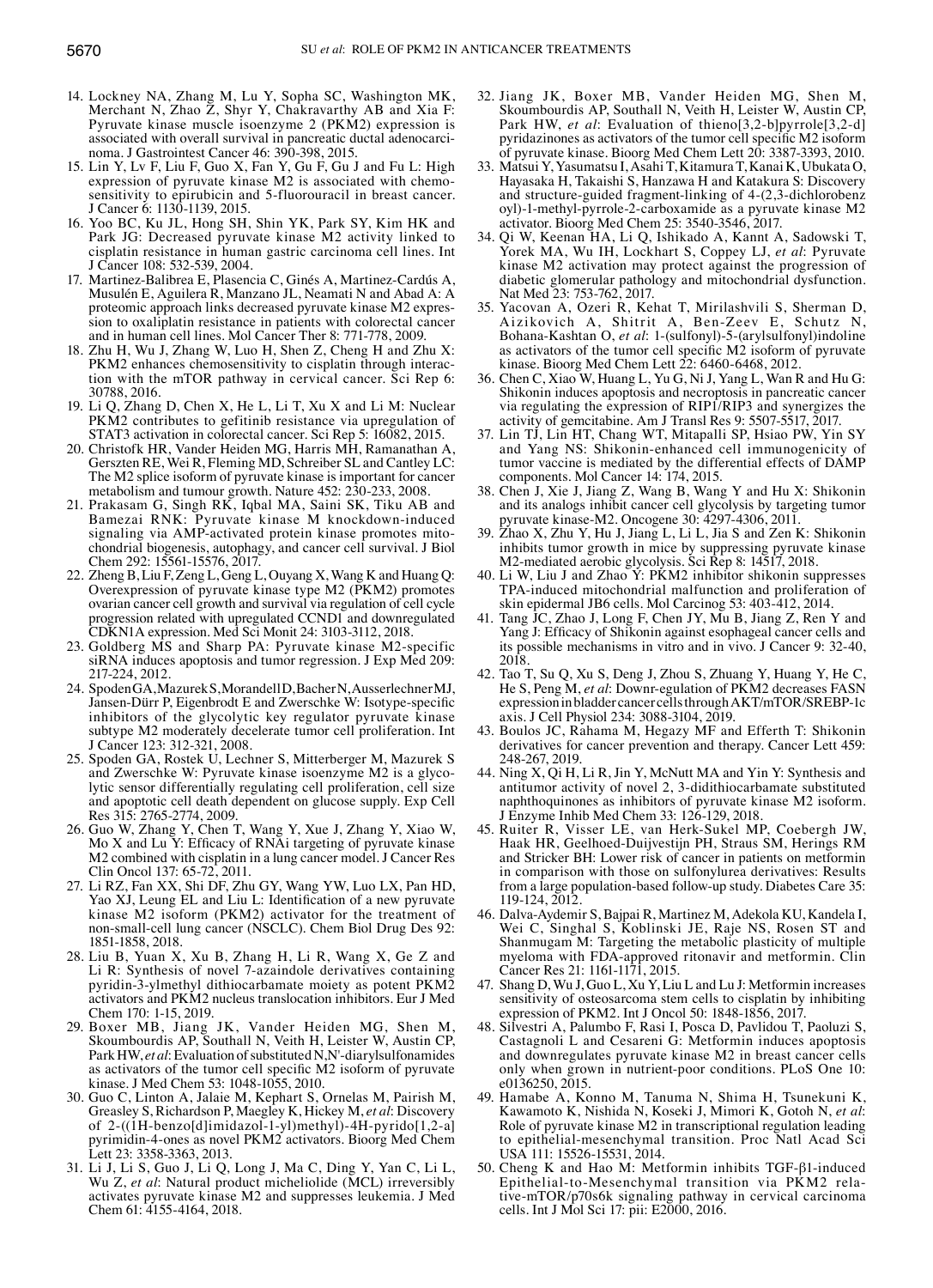- 51. Su Q, Tao T, Tang L, Deng J, Darko KO, Zhou S, Peng M, He S, Zeng Q, Chen AF and Yang X: Down-regulation of PKM2 enhances anticancer efficiency of THP on bladder cancer. J Cell Mol Med 22: 2774-2790, 2018.
- 52. Hey E: Vitamin K-what, why, and when. Arch Dis Child Fetal Neonatal Ed 88: F80-F83, 2003.
- 53. Ogawa M, Nakai S, Deguchi A, Nonomura T, Masaki T, Uchida N, Yoshiji H and Kuriyama S: Vitamins K2, K3 and K5 exert antitumor effects on established colorectal cancer in mice by inducing apoptotic death of tumor cells. Int J Oncol 31: 323-331, 2007.
- 54. Ivanova D, Zhelev Z, Getsov P, Nikolova B, Aoki I, Higashi T and Bakalova R: Vitamin K: Redox-modulation, prevention of mitochondrial dysfunction and anticancer effect. Redox Biol 16: 352-358, 2018.
- 55. Hitomi M, Nonomura T, Yokoyama F, Yoshiji H, Ogawa M, Nakai S, Deguchi A, Masaki T, Inoue H, Kimura Y, *et al*: *In vitro* and *in vivo* antitumor effects of vitamin K5 on hepatocellular carcinoma. Int J Oncol 26: 1337-1344, 2005.
- 56. Yamada A, Osada S, Tanahashi T, Matsui S, Sasaki Y, Tanaka Y, Okumura N, Matsuhashi N, Takahashi T, Yamaguchi K and Yoshida K: Novel therapy for locally advanced triple-negative breast cancer. Int J Oncol 47: 1266-1272, 2015.
- 57. Osada S, Saji S and Osada K: Critical role of extracellular signalregulated kinase phosphorylation on menadione (vitamin K3) induced growth inhibition. Cancer 91: 1156-1165, 2001.
- 58. Lamson DW and Plaza SM: The anticancer effects of vitamin K. Altern Med Rev 8: 303-318, 2003.
- 59. Bonilla-Porras AR, Jimenez-Del-Rio M and Velez-Pardo C: Vitamin K3 and vitamin C alone or in combination induced apoptosis in leukemia cells by a similar oxidative stress signalling mechanism. Cancer Cell Int 11: 19, 2011.
- 60. Parekh HK, Mansuri-Torshizi H, Srivastava TS and Chitnis MP: Circumvention of adriamycin resistance: Effect of 2-methyl-1,4-naphthoquinone (vitamin K3) on drug cytotoxicity in sensitive and MDR P388 leukemia cells. Cancer Lett 61: 147-156, 1992.
- 61. Chen J, Jiang Z, Wang B, Wang Y and Hu X: Vitamin K(3) and K(5) are inhibitors of tumor pyruvate kinase M2. Cancer Lett 316: 204-210, 2012.
- 62. ScicchitanoBM, Sorrentino S, ProiettiG, LamaG, DobrowolnyG, Catizone A, Binda E, Larocca LM and Sica G: Levetiracetam enhances the temozolomide effect on glioblastoma stem cell proliferation and apoptosis. Cancer Cell Int 18: 136, 2018.
- 63. Johnson DR and O'Neill BP: Glioblastoma survival in the United States before and during the temozolomide era. J Neurooncol 107: 359-364, 2012.
- 64. Chu L, Wang A, Ni L, Yan X, Song Y, Zhao M, Sun K, Mu H, Liu S, Wu Z and Zhang C: Nose-to-brain delivery of temozolomide-loaded PLGA nanoparticles functionalized with anti-EPHA3 for glioblastoma targeting. Drug Deliv 25: 1634-1641, 2018.
- 65. Park I, Mukherjee J, Ito M, Chaumeil MM, Jalbert LE, Gaensler K, Ronen SM, Nelson SJ and Pieper RO: Changes in pyruvate metabolism detected by magnetic resonance imaging are linked to DNA damage and serve as a sensor of temozolomide response in glioblastoma cells. Cancer Res 74: 7115-7124, 2014.
- 66. Yuan S, Qiao T, Zhuang X, Chen W, Xing N and Zhang Q: Knockdown of the M2 isoform of pyruvate kinase (PKM2) with shRNA enhances the effect of docetaxel in human NSCLC cell lines in vitro. Yonsei Med J 57: 1312-1323, 2016.
- 67. Cheng C, Xie Z, Li Y, Wang J, Qin C and Zhang Y: PTBP1 platin in drug-resistant colon cancer cells through regulation of glycolysis. Biomed Pharmacother 108: 194-200, 2018.
- 68. Taieb J, Pointet AL, Van Laethem JL, Laquente B, Pernot S, Lordick F and Reni M: What treatment in 2017 for inoperable pancreatic cancers? Ann Oncol 28: 1473-1483, 2017.
- 69. SunC, AnsariD, AnderssonR and WuDQ: Does gemcitabine-based combination therapy improve the prognosis of unresectable pancreatic cancer? World J Gastroenterol 18: 4944-4958, 2012.
- 70. Tian S, Li P, Sheng S and Jin X: Upregulation of pyruvate kinase M2 expression by fatty acid synthase contributes to gemcitabine resistance in pancreatic cancer. Oncol Lett 15: 2211-2217, 2018.
- 71. Li C, Zhao Z, Zhou Z and Liu R: Linc-ROR confers gemcitabine resistance to pancreatic cancer cells via inducing autophagy and modulating the miR-124/PTBP1/PKM2 axis. Cancer Chemother Pharmacol 78: 1199-1207, 2016.
- 72. Kim DJ, Park YS, Kang MG, You YM, Jung Y, Koo H, Kim JA, Kim MJ, Hong SM, Lee KB, *et al*: Pyruvate kinase isoenzyme M2 is a therapeutic target of gemcitabine-resistant pancreatic cancer cells. Exp Cell Res 336: 119-129, 2015.
- 73. Calabretta S, Bielli P, Passacantilli I, Pilozzi E, Fendrich V, Capurso G, Fave GD and Sette C: Modulation of PKM alternative splicing by PTBP1 promotes gemcitabine resistance in pancreatic cancer cells. Oncogene 35: 2031-2039, 2016.
- 74. Dilruba S and Kalayda GV: Platinum-based drugs: Past, present and future. Cancer Chemother Pharmacol 77: 1103-1124, 2016.
- 75. Belanger F, Fortier E, Dubé M, Lemay JF, Buisson R, Masson JY, Elsherbiny A, Costantino S, Carmona E, Mes-Masson AM, *et al*: Replication protein A availability during DNA replication stress is a major determinant of cisplatin resistance in ovarian cancer cells. Cancer Res 78: 5561-5573, 2018.
- 76. Wang X, Zhang F and Wu XR: Inhibition of pyruvate kinase M2 markedly reduces chemoresistance of advanced bladder cancer to cisplatin. Sci Rep 7: 45983, 2017.
- 77. Galanski M: Recent developments in the field of anticancer platinum complexes. Recent Pat Anticancer Drug Discov 1: 285-295, 2006.
- 78. Galluzzi L, Senovilla L, Vitale I, Michels J, Martins I, Kepp O, Castedo M and Kroemer G: Molecular mechanisms of cisplatin resistance. Oncogene 31: 1869-1883, 2012.
- 79. Wang Y, Hao F, Nan Y, Qu L, Na W, Jia C and Chen X: PKM2 inhibitor shikonin overcomes the cisplatin resistance in bladder cancer by inducing necroptosis. Int J Biol Sci 14: 1883-1891, 2018.
- 80. Li W, Qiu Y, Hao J, Zhao C, Deng X and Shu G: Dauricine upregulates the chemosensitivity of hepatocellular carcinoma cells: Role of repressing glycolysis via miR-199a: HK2/PKM2 modulation. Food Chem Toxicol 121: 156-165, 2018.
- 81. Miya T, Kobayashi K, Hino M, Ando M, Takeuchi S, Seike M, Kubota K and Gemma A; East Japan Chesters Group: Efficacy of triple antiemetic therapy (palonosetron, dexamethasone, aprepitant) for chemotherapy-induced nausea and vomiting in patients receiving carboplatin-based, moderately emetogenic chemotherapy. Springerplus 5: 2080, 2016.
- 82. Sève P and Dumontet C: Chemoresistance in non-small cell lung cancer. Curr Med Chem Anticancer Agents 5: 73-88, 2005.
- 83. Liu Y, He C and Huang X: Metformin partially reverses the carboplatin-resistance in NSCLC by inhibiting glucose metabolism. Oncotarget 8: 75206-75216, 2017.
- 84. Kelland L: The resurgence of platinum-based cancer chemotherapy. Nat Rev Cancer 7: 573-584, 2007.
- 85. Graham J, Mushin M and Kirkpatrick P: Oxaliplatin. Nat Rev Drug Discov 3: 11-12, 2004.
- 86. Hsu HH, Chen MC, Baskaran R, Lin YM, Day CH, Lin YJ, Tu CC, Vijaya Padma V, Kuo WW and Huang CY: Oxaliplatin resistance in colorectal cancer cells is mediated via activation of ABCG2 to alleviate ER stress induced apoptosis. J Cell Physiol 233: 5458-5467, 2018.
- 87. Fang Z, Gong C, Yu S, Zhou W, Hassan W, Li H, Wang X, Hu Y, Gu K, Chen X, *et al*: NFYB-induced high expression of E2F1 contributes to oxaliplatin resistance in colorectal cancer via the enhancement of CHK1 signaling. Cancer Lett 415: 58-72, 2018.
- 88. Lu WQ, Hu YY, Lin XP and Fan W: Knockdown of PKM2 and GLS1 expression can significantly reverse oxaliplatin-resistance in colorectal cancer cells. Oncotarget 8: 44171-44185, 2017.
- 89. Ginés A, Bystrup S, Ruiz de Porras V, Guardia C, Musulén E, Martínez-Cardús A, Manzano JL, Layos L, Abad A and Martínez-Balibrea E: PKM2 subcellular localization is involved in oxaliplatin resistance acquisition in HT29 human colorectal cancer cell lines. PLoS One 10: e0123830, 2015.
- 90. Russo A, Maiolino S, Pagliara V, Ungaro F, Tatangelo F, Leone A, Scalia G, Budillon A, Quaglia F and Russo G: Enhancement of 5-FU sensitivity by the proapoptotic rpL3 gene in p53 null colon cancer cells through combined polymer nanoparticles. Oncotarget 7: 79670-79687, 2016.
- 91. He J, Xie G, Tong J, Peng Y, Huang H, Li J, Wang N and Liang H: Overexpression of microRNA-122 re-sensitizes 5-FU-resistant colon cancer cells to 5-FU through the inhibition of PKM2 in vitro and in vivo. Cell Biochem Biophys 70: 1343-1350, 2014.
- 92. Hjerpe E, Egyhazi Brage S, Carlson J, Frostvik Stolt M, Schedvins K, Johansson  $\tilde{H}$ , Shoshan M and Avall-Lundqvist E: Metabolic markers GAPDH, PKM2, ATP5B and BEC-index in advanced serous ovarian cancer. BMC Clin Pathol 13: 30, 2013.
- 93. Pan C, Wang X, Shi K, Zheng Y, Li J, Chen Y, Jin L and Pan Z: MiR-122 reverses the doxorubicin-resistance in hepatocellular carcinoma cells through regulating the tumor metabolism. PLoS One 11: e0152090, 2016.
- 94. Han TD, Shang DH and Tian Y: Docetaxel enhances apoptosis and G2/M cell cycle arrest by suppressing mitogen-activated protein kinase signaling in human renal clear cell carcinoma. Genet Mol Res: 15, 2016 doi: 10.4238/gmr.15017321.